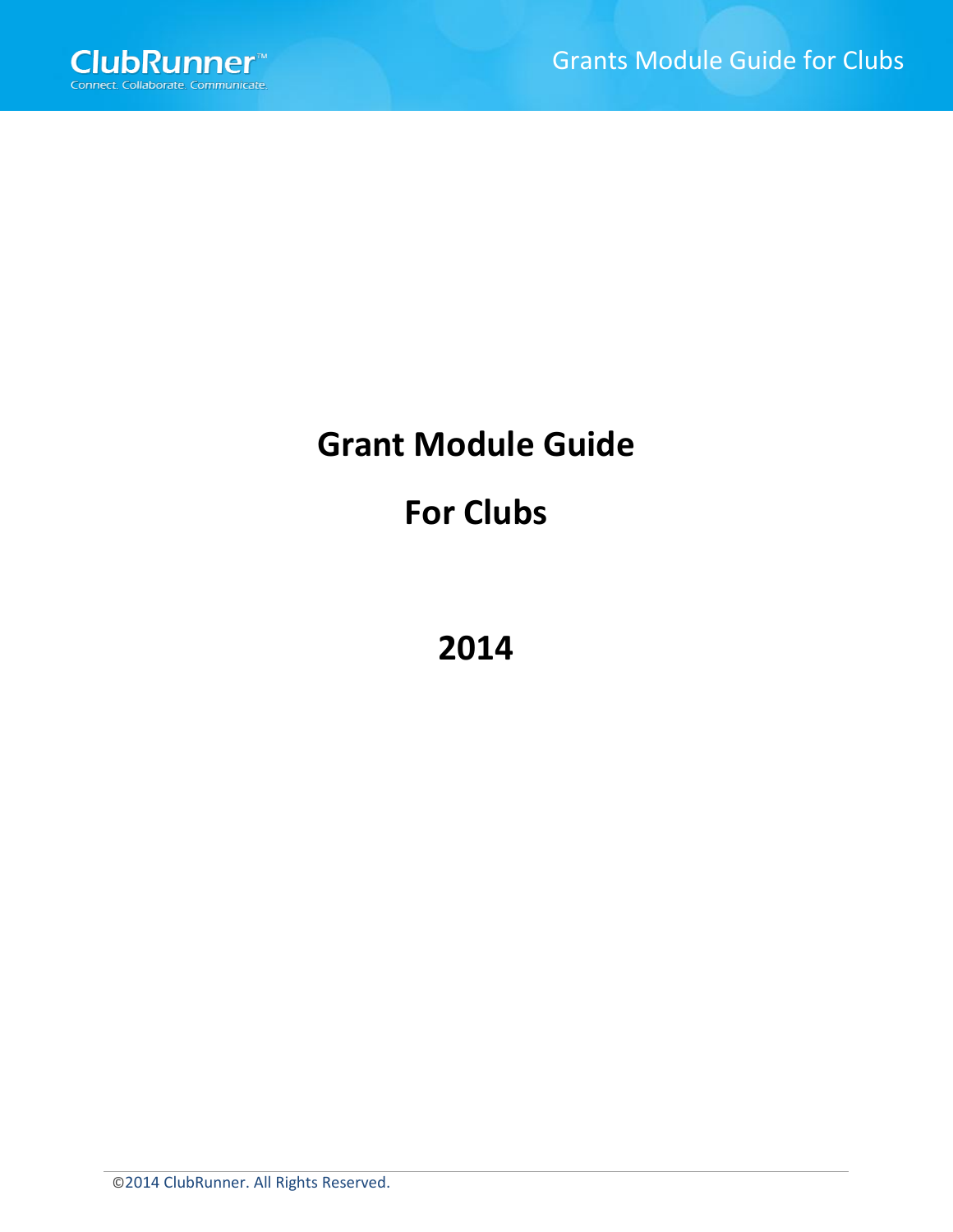

### **Table of Contents**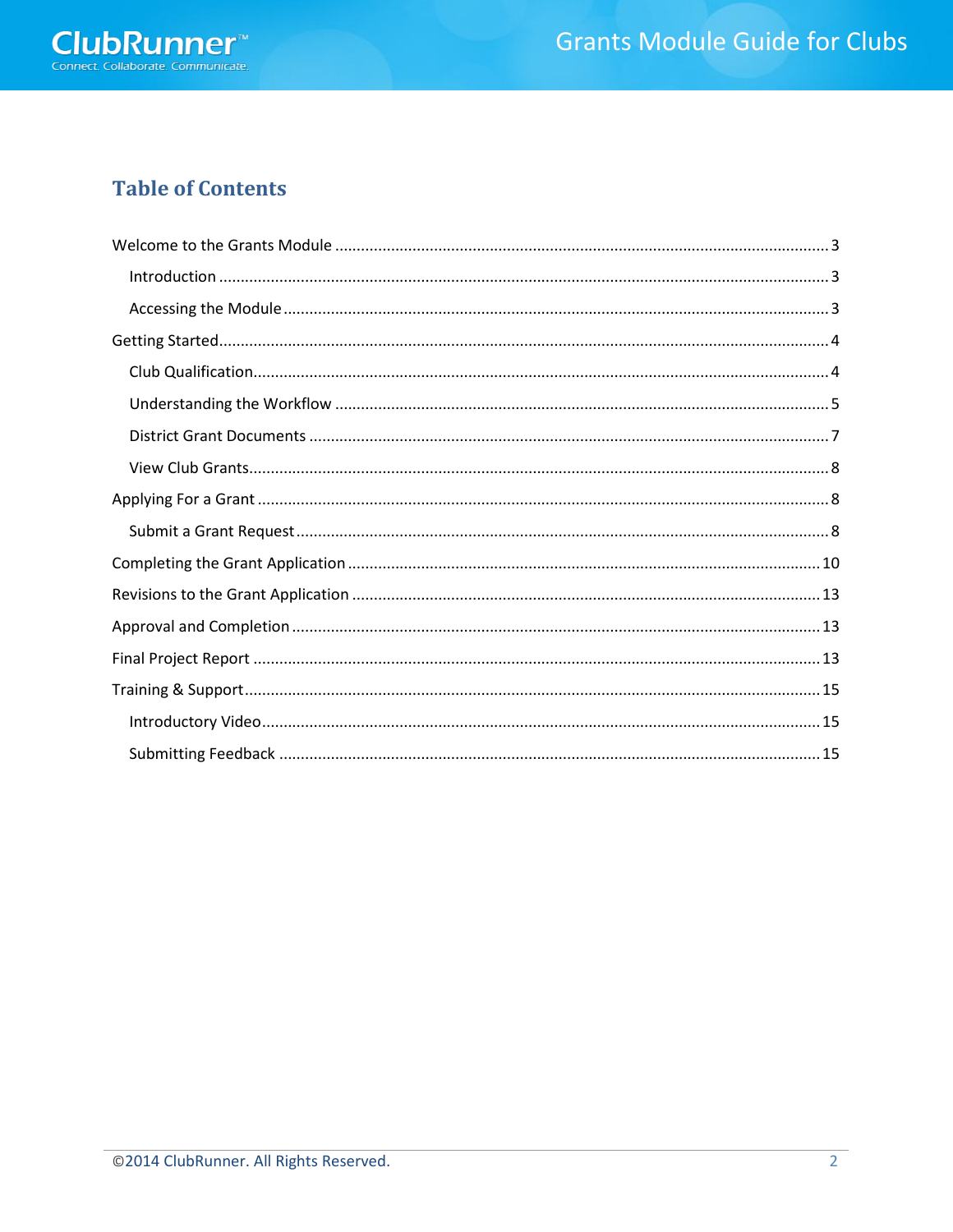ClubRunner®

### **Welcome to the Grants Module**

#### **Introduction**

The Grants module is an add-on module for the District version of ClubRunner. This module allows all clubs in the District to apply online for grants, and for Grant Committee members to login and review all active and archived grants in their District. The approval process includes a workflow that allows the District to either approve a grant, or request further information, with as much collaboration as needed.

### **Accessing the Module**

This module is accessible from your District website. If you haven't logged in before, you can use the same login name and password as your club's site. **FAQ: I don't know my user name and password, how do I login?** 

#### **Please visit the following website for instructions on access your ClubRunner website:**

<https://www.clubrunnersupport.com/kb/articles/how-do-i-log-in-district>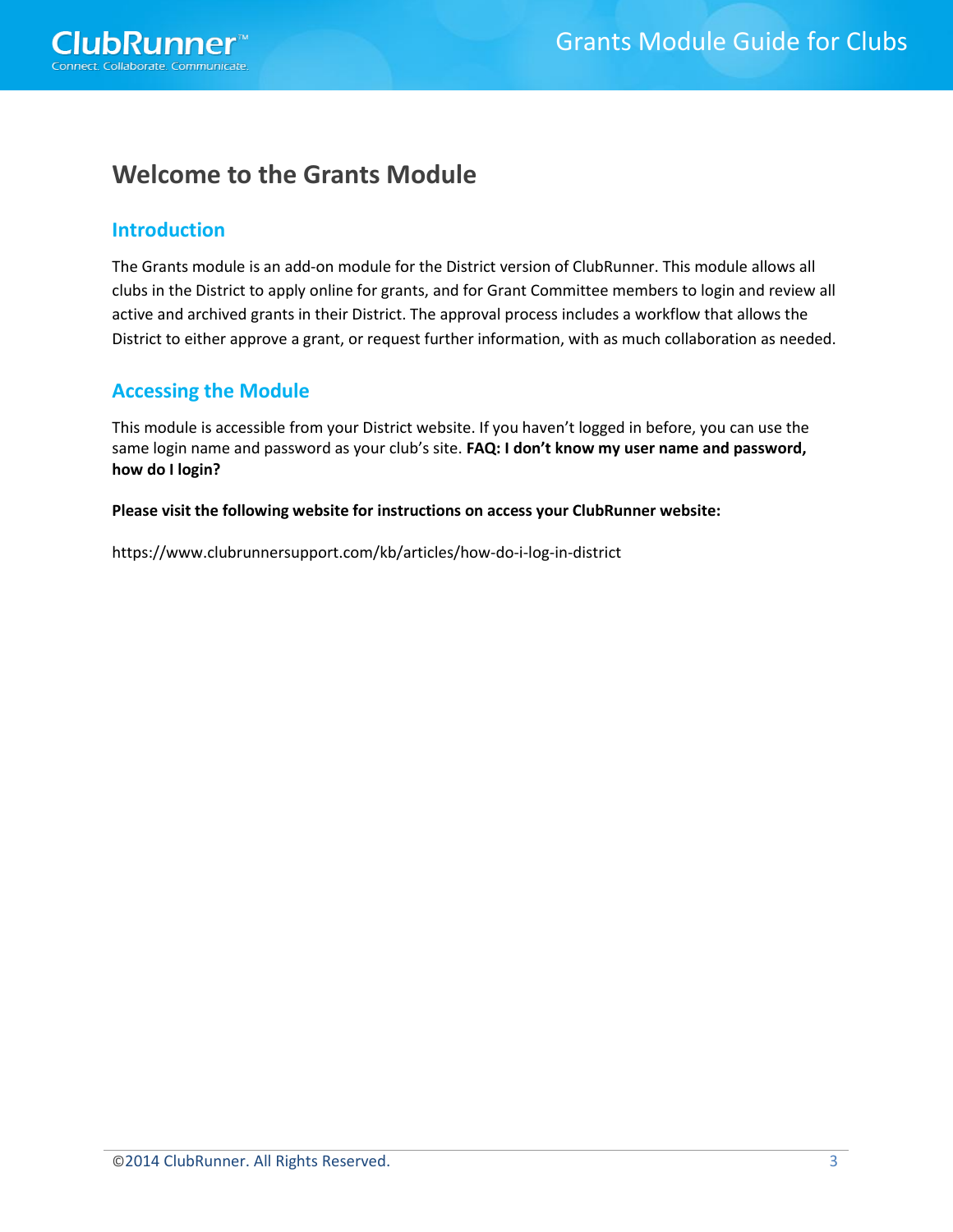# **Getting Started**

When you first login, you will have a **Grants** tab at the top left of the page. Click on **My Club Grants** to view all Grants submitted by your club.



#### **Access and Permissions:**

**The following table outlines the access in the grant module. An 'X' indicates acesss to that functionality.**

|                             | <b>Trained Member or Grant Contact</b><br>(As defined in grants module) | <b>Club Executive</b> | <b>Club Member</b> |
|-----------------------------|-------------------------------------------------------------------------|-----------------------|--------------------|
| <b>View Club Grants</b>     | Χ                                                                       | x                     | Χ                  |
| <b>Submit Club Grants</b>   | Χ                                                                       | x                     |                    |
| <b>Edit Club Grants</b>     | X                                                                       | X                     |                    |
| <b>View All Grants</b>      |                                                                         |                       |                    |
| <b>Change Grant Status</b>  |                                                                         |                       |                    |
| <b>Edit All Grants</b>      |                                                                         |                       |                    |
| <b>Cancel/Delete Grants</b> |                                                                         |                       |                    |
| <b>Adjust Settings</b>      |                                                                         |                       |                    |
| <b>Edit Help Text</b>       |                                                                         |                       |                    |

#### **Club Qualification**

Your club must also be setup as a qualified club. These are the clubs that have provided a Memorandum of Understanding (MOU) and have the appropriate number of trained members. If you do not have access to the grants module or your club is not qualified, please contact your Grants Committee Chair.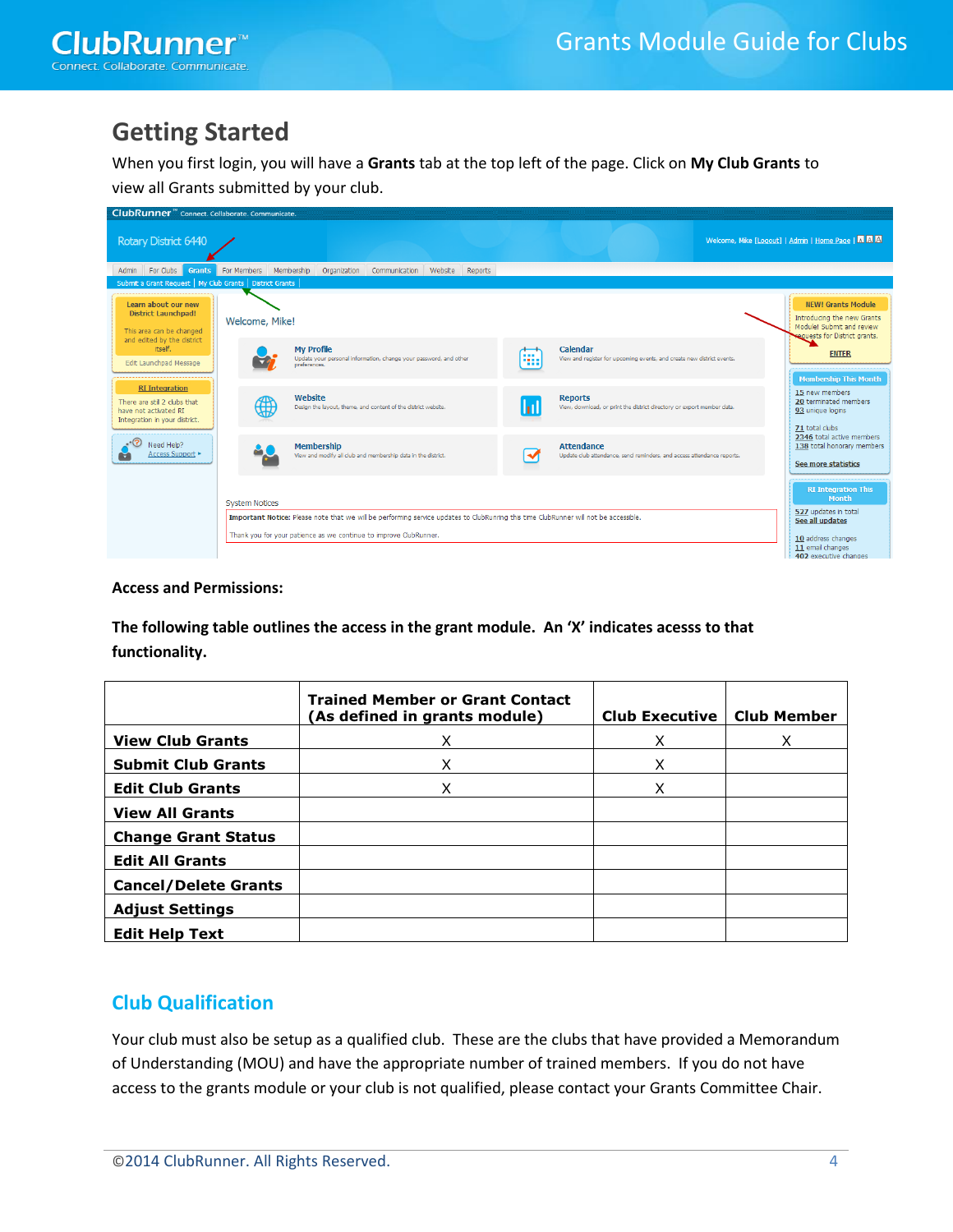

#### **Understanding the Workflow**

Before submitting a Grant, it's important to understand the workflow a grant application undergoes from when it is initially submitted to when it is completed and archived. Here is a listing of all the available Statuses for a grant application and their meanings:

| <b>Status Name</b>                     | <b>Change Made By</b> | <b>Meaning</b>                                                                                                                                                                                                                                                                                                                                                                                                                        |
|----------------------------------------|-----------------------|---------------------------------------------------------------------------------------------------------------------------------------------------------------------------------------------------------------------------------------------------------------------------------------------------------------------------------------------------------------------------------------------------------------------------------------|
| <b>Initial Request</b><br>Submitted    | Club                  | The initial request to submit a grant application has been<br>submitted by the club, but the full application has not yet<br>been completed. The club would submit a very simple<br>form indicating the nature of the project in brief, and once<br>the District Grants committee sends it back to the club for<br>further information, they would then go ahead and fill in<br>the entire application.                               |
| <b>Under Review</b>                    | <b>District</b>       | The District has received the initial request and is currently<br>reviewing the grant request. This status is automatically<br>updated as soon as a member of the committee opens the<br>request.                                                                                                                                                                                                                                     |
| <b>Awaiting Further</b><br>Information | <b>District</b>       | The District is requesting further information from the<br>club. This normally follows the initial request being<br>submitted, and may be repeated several times if<br>inadequate information was supplied. During the<br>information gathering stage, the grant application will<br>typically go back and forth from Under Review to Awaiting<br>Further Information, until a decision is made by the<br>District.                   |
| Approved                               | <b>District</b>       | The grant application has been approved by the District.                                                                                                                                                                                                                                                                                                                                                                              |
| Rejected                               | <b>District</b>       | The grant application has been rejected by the District.<br>Comments can be made at the time of rejection to explain<br>reasoning.                                                                                                                                                                                                                                                                                                    |
| Completed and<br>Closed                | <b>District</b>       | The project has been completed and this grant is<br>considered closed; no further changes can be made.                                                                                                                                                                                                                                                                                                                                |
| Adjustment<br>Requested                | <b>District</b>       | The club is requesting an adjustment to the grant amount<br>requested.                                                                                                                                                                                                                                                                                                                                                                |
| Cancelled                              | <b>District</b>       | The grant application has been cancelled by either the club<br>or the district. This status is available should there be a<br>change of mind by the club, or to be able to take back a<br>grant application that was submitted in error. Note that<br>the club can only cancel a grant request if it is still under<br>the status Initial Request Submitted. The district can<br>cancel the grant on behalf of the club at any stage. |
| Archived                               | <b>District</b>       | After the grant project has been completed and closed, it<br>goes into archived status. This will prevent any further<br>updates to be made to the information.                                                                                                                                                                                                                                                                       |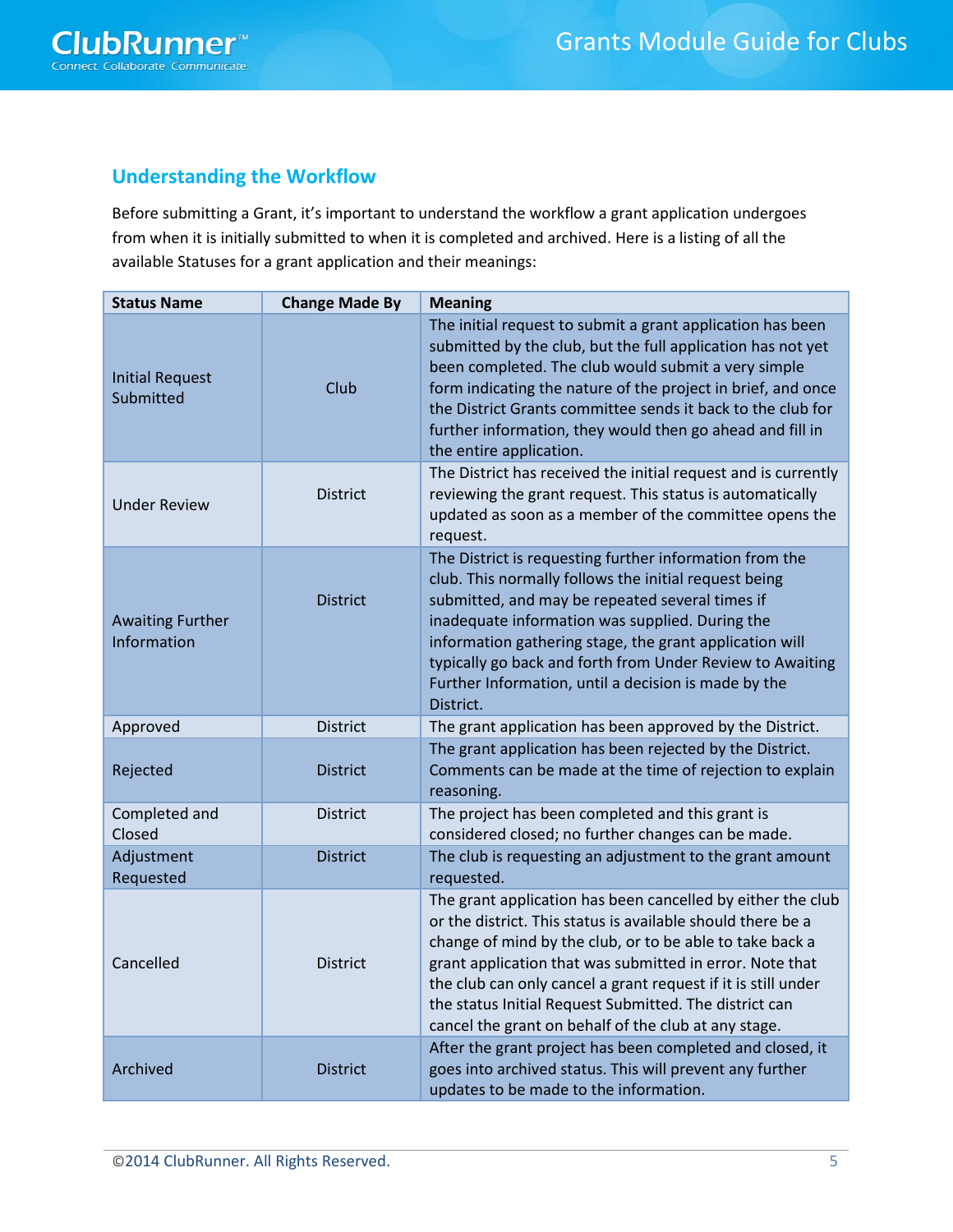

**Please Note: Once the project has been completed and the grant is considered closed; no further changes can be made.**

The Chart below explains the steps that a Grant takes after being submitted. The first step of the Grant Application workflow begins with **Submit Grant Request**.

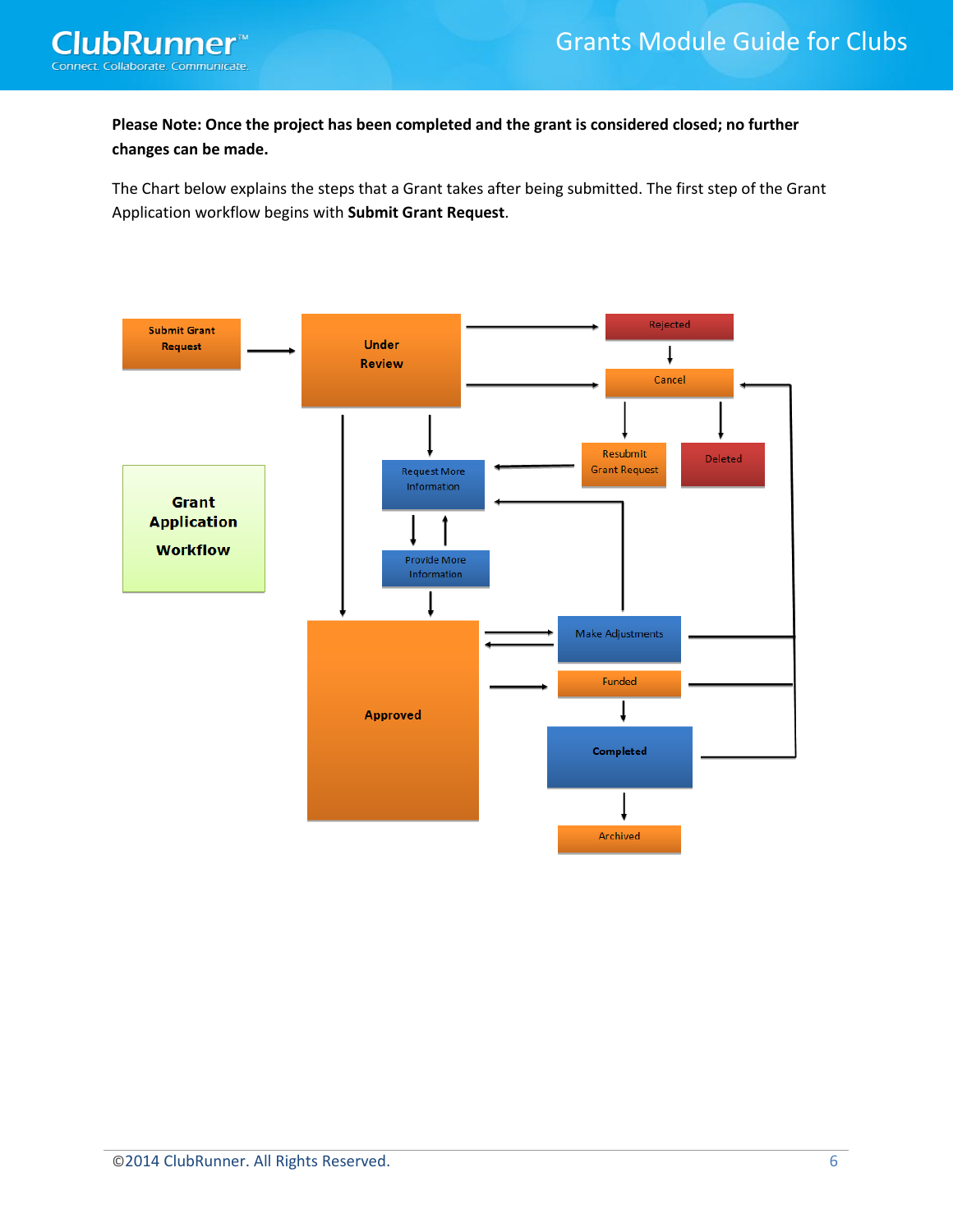.

### **District Grant Documents**

This section is primarily used for the district to put universal grant documents. Examples include, blank MOU , eligibility requirements, sensitive dates and timelines and grant committee terms and conditions. Before applying for a grant, you may wish to review documents provided by your District

| Collapse All<br>$L_{b}$<br>Expand All               |                                  |                       |                            |
|-----------------------------------------------------|----------------------------------|-----------------------|----------------------------|
| Name $\mathbf$                                      | Uploaded On $\blacktriangledown$ | Uploaded By $\mathbf$ | <b>Actions</b>             |
| City Sunset                                         | Apr 02, 2014                     | John Sull             | Add   Add Multiple   more▼ |
| George                                              | Apr 07, 2014                     | John Sull             | Add   Add Multiple   more▼ |
| <b>A</b> Receipt1                                   | Apr 07, 2014                     | John Sull             | Edit   Delete              |
| Jackson<br>$\boldsymbol{\mathrm{v}}$                | Apr 08, 2014                     | John Sull             | Add   Add Multiple   more▼ |
| $A$ Jx-27                                           | Apr 08, 2014                     | John Sull             | Edit   Delete              |
| $A$ Jx-27                                           | Apr 08, 2014                     | John Sull             | Edit   Delete              |
| $A$ Jx-27                                           | Apr 08, 2014                     | John Sull             | Edit   Delete              |
| $A$ Jx-27                                           | Apr 08, 2014                     | John Sull             | Edit   Delete              |
| <b>Contract</b><br>$\overline{\mathbf{v}}$<br>Winne | Apr 09, 2014                     | John Sull             | Add   Add Multiple   more▼ |
| <b>A</b> Summary:                                   | Apr 09, 2014                     | John Sull             | Edit   Delete              |

**Please Note: This documents page is not the place to upload documents related to your grant project. This is done in the documents tab inside your grant, which is covered later in this manual.**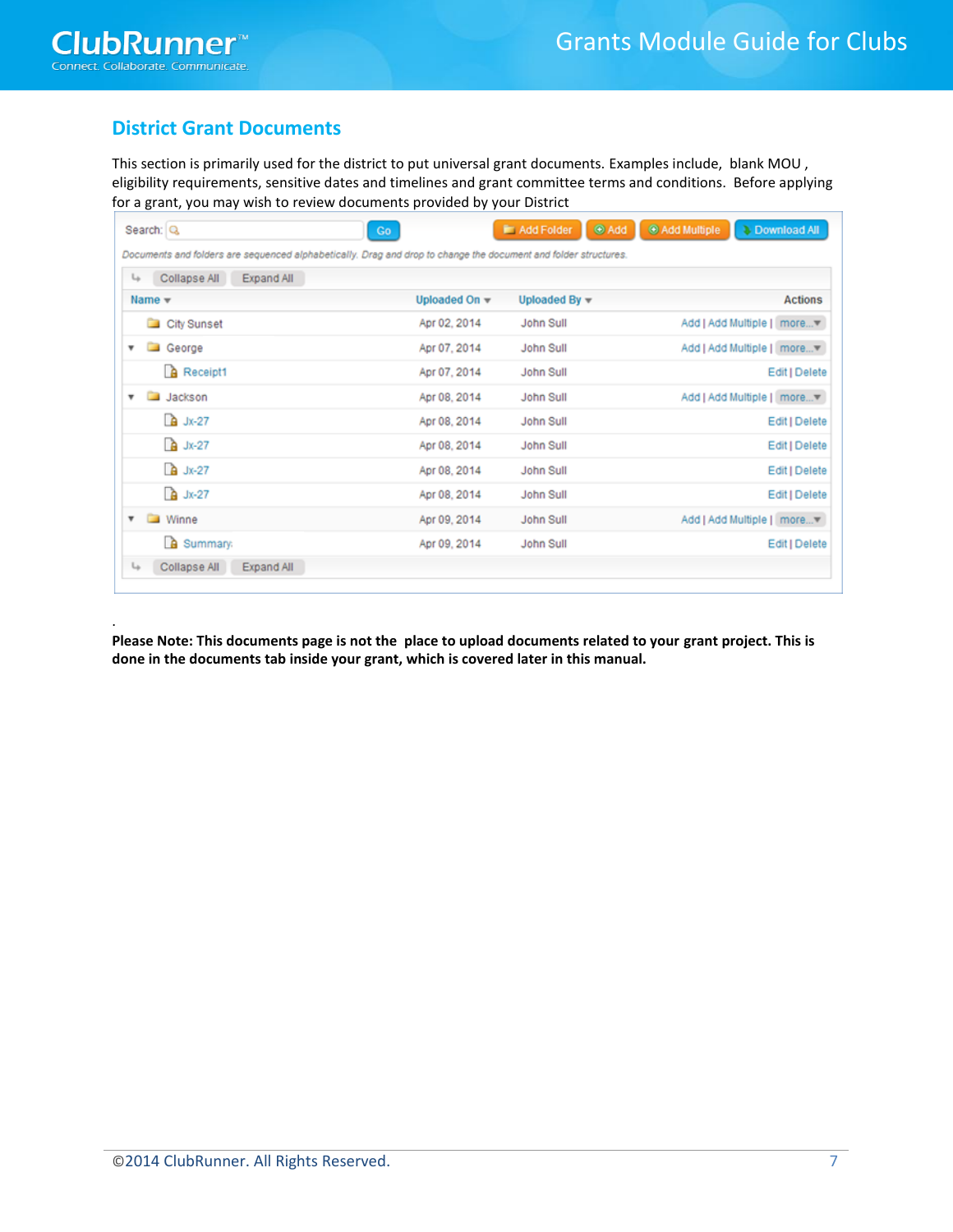

### **View Club Grants**

For an overview of the grants that your club submitted, you can view a full list by using **My Club Grants** link under the **Grants** tab.



Within this page, you will see that the Grants are listed by the Rotary year. To view the list of Grants for each year; use the **Previous Year** and **Next Year** link located at the top of the page to view each list. As you move through each page, you are provided with a list of all your club's projects and their status for that year. To view project details or to make modifications, click on the project name or the Open link to view the project details.

|                                   |                        |                                         |                         |                     | $\leftarrow$ Go back |
|-----------------------------------|------------------------|-----------------------------------------|-------------------------|---------------------|----------------------|
| <b>Grant Request Applications</b> |                        |                                         |                         |                     |                      |
|                                   |                        | « Previous Year   2013-14   Next Year » |                         |                     |                      |
|                                   |                        | <b>Any Status</b>                       |                         |                     |                      |
| Filter by Status: Any Status      |                        |                                         |                         |                     |                      |
| Search: Q                         |                        |                                         |                         |                     |                      |
| <b>Date</b>                       | <b>Project Name</b>    | <b>Sponsoring Club</b>                  | <b>Estimated Budget</b> | <b>Grant Amount</b> |                      |
| <b>Completed</b>                  |                        |                                         |                         |                     |                      |
| Aug 21, 2013 at 4:55 PM           | <b>Operation Coats</b> | Rotary Club of Heights                  | \$2,000.00              | \$1,000.00          | Open                 |
| Showing 1 to 1 of 1 entries       |                        |                                         |                         |                     |                      |

### **Applying For a Grant**

Please be sure to consult your District's timelines and due dates for applying for grants.

#### **Submit a Grant Request**

This is the first step in starting the application process. It is used to indicate your intention to apply for a grant prior to filling in the complete application. Once the District has setup your club as qualified, you would simply need to login to the District site and enter the grants module using the **Grants** tab at the top left of the page. Click on **Submit a Grant Request.**

| Admin | For Clubs Grants    | <b>Contemporare Mag</b>                              | Communication | Website | Reports | Attendance Events 2.0 | Help |
|-------|---------------------|------------------------------------------------------|---------------|---------|---------|-----------------------|------|
|       |                     | Submit a Grant Request Club Grants   District Grants |               |         |         |                       |      |
|       | Learn about our new |                                                      |               |         |         |                       |      |

**Note that only those trained members will have access to enter the module and submit a grant on behalf of the club.**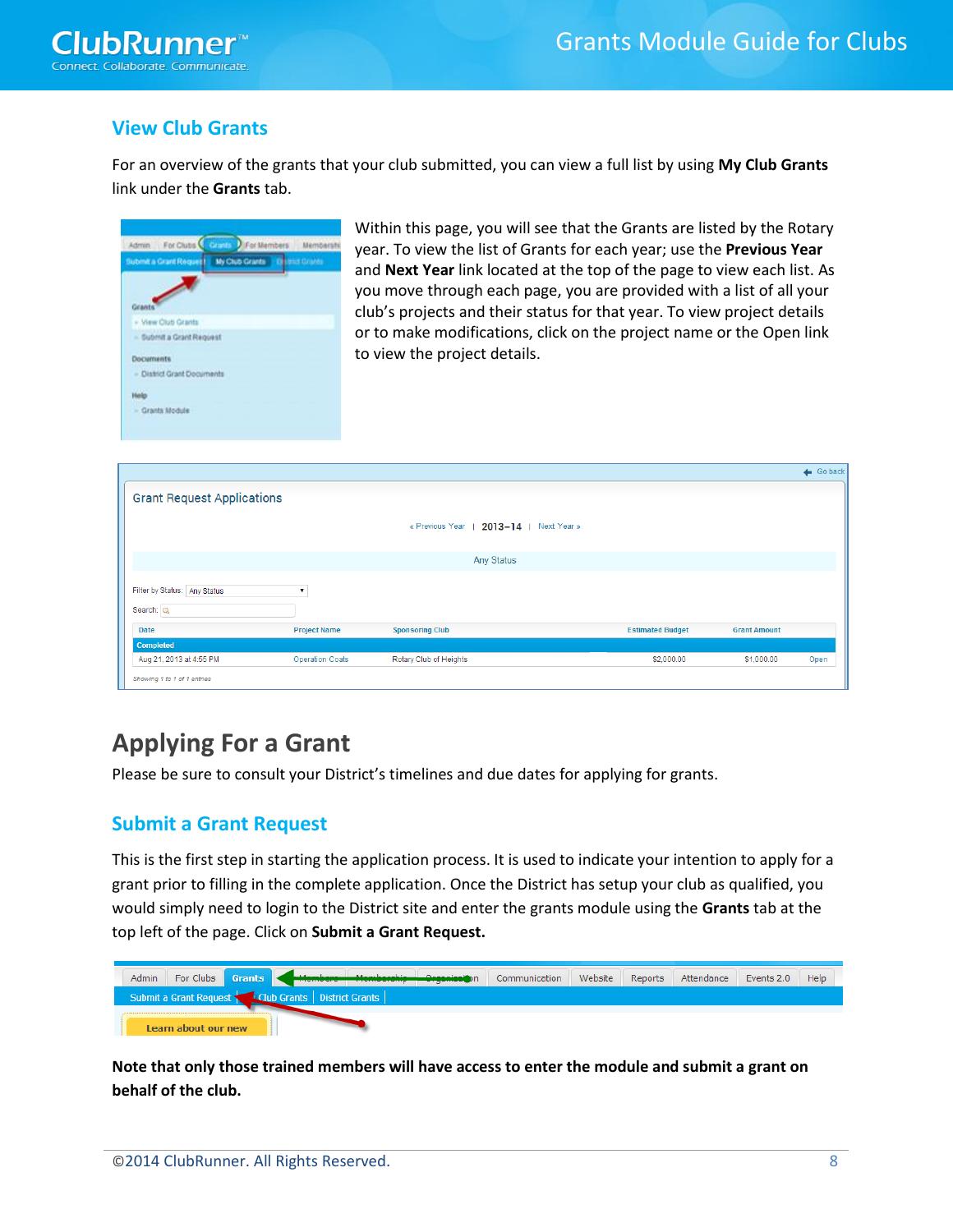

To begin submitting a new Grant request, start by clicking on the **Submit a Grant Request**. This link can be found on the left side menu.

Your next step is to fill in the appropriate fields within the initial application, and press **Submit**.

#### **Notice: Please ensure you select the correct year for which this grant application relates to. Once a**

Submit a Grant Request

Please enter the basic information relating to your Grant Request below

**grant is submitted you cannot change the year. If an error is made, you can cancel and delete a grant application, and re-submit a new request.**

#### **Grants**

- ▶ View Club Grants
- ▶ Submit a Grant Request

Once a Grant has been submitted, you will then be able to open this grant application from the View All Grants listing and update any additional information as well as assign it with the next workflow step. As soon as any of these changes are made, the notifications will be sent to the club contact specified and Grant Committee Members.

| process once this initial request has been submitted and reviewed. | If you are submitting a grant request on behalf of multiple clubs, you only need to submit this form once, and there must be one main<br>sponsoring club. Enter the estimated budget requested at this stage; you will be able to refine this number later on in the application |
|--------------------------------------------------------------------|----------------------------------------------------------------------------------------------------------------------------------------------------------------------------------------------------------------------------------------------------------------------------------|
| District Grants committee.                                         | Note that you will need to be a certified member in order to submit a request. If you do not have the proper access, please contact the                                                                                                                                          |
| <b>Project Details</b>                                             |                                                                                                                                                                                                                                                                                  |
| <b>Project Name:</b>                                               |                                                                                                                                                                                                                                                                                  |
| cannot be changed.                                                 | Please select the year this project will be completed. Once selected, the year                                                                                                                                                                                                   |
| Project Year:                                                      | $2013 - 14$<br>۷.                                                                                                                                                                                                                                                                |
| Sponsoring Club:                                                   | Rotary Club of Brentwood Bay<br>▼                                                                                                                                                                                                                                                |
| Contact                                                            | Jolly, Darrell<br>▼                                                                                                                                                                                                                                                              |
| Country:                                                           | Canada<br>۷.                                                                                                                                                                                                                                                                     |
| Province/Territory:                                                | <b>British Columbia</b><br>۷.                                                                                                                                                                                                                                                    |
| Postal Code:                                                       | <b>V8M 1C3</b>                                                                                                                                                                                                                                                                   |
| City:                                                              | <b>Brentwood Bay</b>                                                                                                                                                                                                                                                             |
| <b>Description:</b>                                                |                                                                                                                                                                                                                                                                                  |
|                                                                    |                                                                                                                                                                                                                                                                                  |
|                                                                    |                                                                                                                                                                                                                                                                                  |
|                                                                    |                                                                                                                                                                                                                                                                                  |
|                                                                    | ×                                                                                                                                                                                                                                                                                |
| <b>Estimated Budget:</b>                                           | (USD)                                                                                                                                                                                                                                                                            |
|                                                                    | Cancel<br>Submit                                                                                                                                                                                                                                                                 |

Once you submit this request, the Grants Committee will receive a notification. You do not need to email them to let them know, unless your District's procedures tell you otherwise.

**FAQ:** Why do I see just a limited list of members in the Contacts dropdown? The dropdown only shows trained members for that particular year. Only trained members are able to be the designated contact for a project.

**FAQ:** What if I am working with other clubs on this grant project? If you are working with other clubs in the District, only the primary club can submit the grant request to the District. You will be able to indicate the other clubs that are involved in this project later.

**FAQ:** I am not sure how much financing this project requires. Will I be able to change this later? Yes, the estimated budget is only an estimate. Once your initial request is approved, you will be asked to provide an itemized budget as part of your application.

**FAQ:** I am not a trained member. Can I submit a request on behalf of the project's contact? Yes, as long as you have Level 50 or higher, you can submit this request on behalf of the project's contact.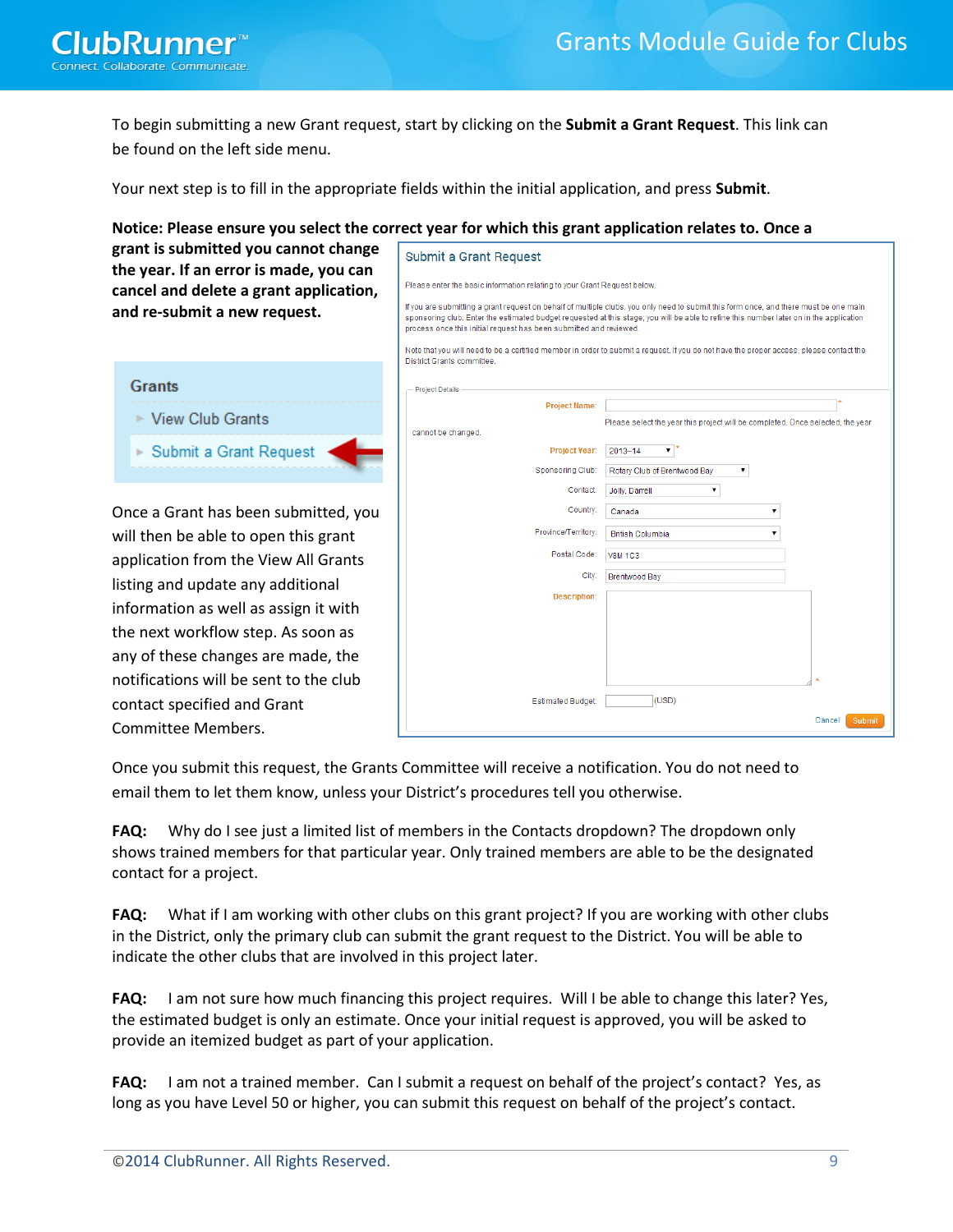However, all subsequent communication and notifications will go to the official project's contact, not to you.

FAQ: I submitted a grant request, but it hasn't been approved yet. Can I still go in to the grant and start adding information? Yes. However, keep in mind that if the District rejects the grant for some reason (usually due to ineligibility) then you may need to re-enter it in a separate request or abandon your work.

# **Completing the Grant Application**

Once you receive notification from the District that your initial request has been approved, you can start to supply all the details required for your application. Go to the "My Club Grants" page, and open your project by clicking on the project name, or the "Open" link on the right.

**Details:** This is a general description of the Grant project. Within this tab, you will be able to confirm the information provided in your initial request and add any other local clubs in the District who are working with you on this project. Remember, for joint projects, only the primary club should complete an application, unless your Districts states otherwise. Also supply any other partners that your club is working with.

| Day Camp for kids                                                                                                                                                                                                                                                                                                       |                                                                                                                                                                                                                                                                                                                   |                     |                                                                                                                                                                                                                                                                                                                                                                                               |
|-------------------------------------------------------------------------------------------------------------------------------------------------------------------------------------------------------------------------------------------------------------------------------------------------------------------------|-------------------------------------------------------------------------------------------------------------------------------------------------------------------------------------------------------------------------------------------------------------------------------------------------------------------|---------------------|-----------------------------------------------------------------------------------------------------------------------------------------------------------------------------------------------------------------------------------------------------------------------------------------------------------------------------------------------------------------------------------------------|
|                                                                                                                                                                                                                                                                                                                         |                                                                                                                                                                                                                                                                                                                   |                     |                                                                                                                                                                                                                                                                                                                                                                                               |
| Click on any of the tabs below to access and update the various sections of this Grant application.<br><b>Details</b><br>Budget<br>Application<br>Documents<br>only the initial grant request amount; to outline details on the various budget items, including those from other funding sources, go to the Budget tab. | Grant Project: Day Camp for kids<br>Primary Sponsoring Club: ClubRunner Website Service<br>Contact: Truong, Vinh<br>Date Submitted: Sep 05, 2013 at 5:12 PM<br>Project Total Budget: \$0.00<br>Project Total Financing: \$0.00<br>Requested Grant Amount: \$0.00<br>Project Overview<br>Individual Project Report | Activity Log        | <b>Status: Funded</b><br>Please note, updates to the project and grant information cannot be made after<br>the status has been marked completed or archived<br>This is a General description of the Grant project. Outline in detail the humanitarian need your project will address, the intent of the project, how the project will be implemented, and how Rotarians will be directly invo |
| <b>Project Name:</b><br>Country:<br>State/Province:<br>Zip/Postal Code:<br>City:<br><b>Brief Description:</b><br><b>Sponsoring Club:</b><br>Estimated Budget: \$100.00                                                                                                                                                  | Day Camp for kids<br>Canada<br><b>L6H 5R7</b><br>Oakville<br>Day Camp for kids<br>ClubRunner Website Service<br>Contact: Truong, Vinh                                                                                                                                                                             |                     |                                                                                                                                                                                                                                                                                                                                                                                               |
| <b>Local Club Partners</b><br>List any partnering clubs within the District. Note that only one grant application needs to be made by the main sponsoring club.                                                                                                                                                         |                                                                                                                                                                                                                                                                                                                   |                     |                                                                                                                                                                                                                                                                                                                                                                                               |
| <b>Club</b>                                                                                                                                                                                                                                                                                                             |                                                                                                                                                                                                                                                                                                                   | <b>Contact Name</b> | Contribution<br><b>Actions</b>                                                                                                                                                                                                                                                                                                                                                                |
|                                                                                                                                                                                                                                                                                                                         |                                                                                                                                                                                                                                                                                                                   | No club specified   |                                                                                                                                                                                                                                                                                                                                                                                               |
|                                                                                                                                                                                                                                                                                                                         |                                                                                                                                                                                                                                                                                                                   |                     |                                                                                                                                                                                                                                                                                                                                                                                               |
| <b>Other Partners</b><br>List any cooperating organizations, clubs outside the district, or other partners that are participating in this project.                                                                                                                                                                      |                                                                                                                                                                                                                                                                                                                   |                     |                                                                                                                                                                                                                                                                                                                                                                                               |
| Club                                                                                                                                                                                                                                                                                                                    |                                                                                                                                                                                                                                                                                                                   | <b>Contact Name</b> | <b>Actions</b>                                                                                                                                                                                                                                                                                                                                                                                |

**Application:** Within this section, you will be able to fill in all the fields and supply the information. Keep in mind that there are several sections in this page, and you need to click on the section header to open it up for editing. Please click on the Update button for each section to save your work. It is good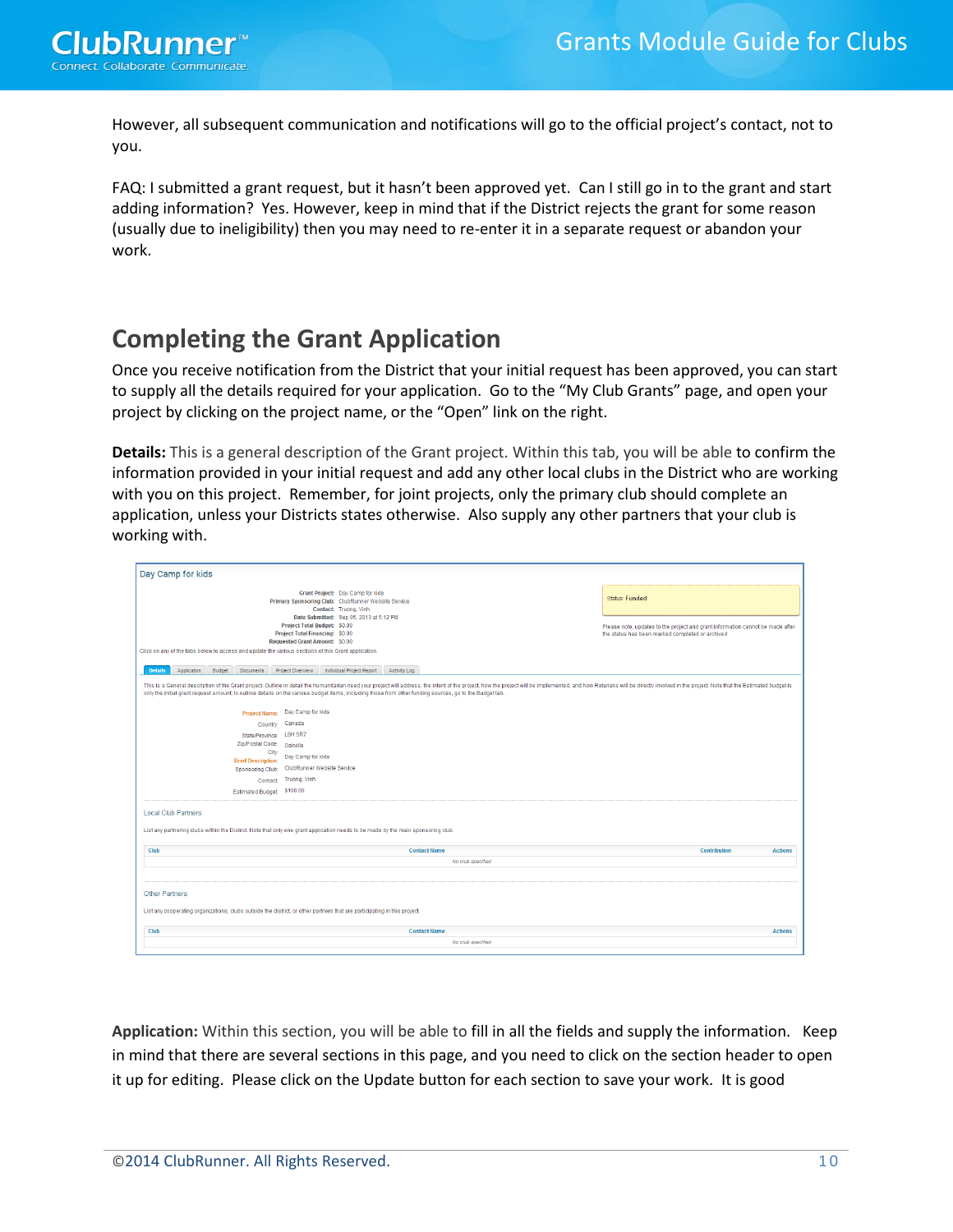

practice to write "Not applicable" or something similar in a section instead of leaving it blank. This lets the District know that you didn't mistakenly skip the section.

| Day Camp for kids                                                                                                                                                                                                                                                |                                                                                                                                                             |
|------------------------------------------------------------------------------------------------------------------------------------------------------------------------------------------------------------------------------------------------------------------|-------------------------------------------------------------------------------------------------------------------------------------------------------------|
| Grant Project: Day Camp for kids<br>Primary Sponsoring Club: ClubRunner Website Service<br>Contact: Truong, Vinh<br>Date Submitted: Sep 05, 2013 at 5:12 PM<br>Project Total Budget: \$0.00<br>Project Total Financing: \$0.00<br>Requested Grant Amount: \$0.00 | <b>Status: Funded</b><br>Please note, updates to the project and grant information cannot be made after<br>the status has been marked completed or archived |
| Click on any of the tabs below to access and update the various sections of this Grant application.                                                                                                                                                              |                                                                                                                                                             |
| Individual Project Report<br>Activity Log<br><b>Details</b><br>Budget<br><b>Documents</b><br>Project Overview<br><b>Application</b>                                                                                                                              |                                                                                                                                                             |
| General Description                                                                                                                                                                                                                                              |                                                                                                                                                             |
| Community Assessment & Impact                                                                                                                                                                                                                                    |                                                                                                                                                             |
| > Sustainability                                                                                                                                                                                                                                                 |                                                                                                                                                             |
| <b>Cooperating Organizations</b>                                                                                                                                                                                                                                 |                                                                                                                                                             |
| - Implementation Plan                                                                                                                                                                                                                                            |                                                                                                                                                             |
| Describe specific activities of the sponsoring club and any partners in implementing the project. What will the Rotarians who are members of the partner clubs do during the project? Please note that financial support is no                                   |                                                                                                                                                             |

**General Description:** This section is used to describe the project, the problem or need it will address, including the intended beneficiaries and how the project will benefit the community in need.

**Community Assessment& Impact:** This section describes how the benefiting community has been determined and what impact will be made by this project after grant funding has been fully expended.

**Sustainability:** Within this section, you will need to provide an explanation of how the project be sustained over time.

**Cooperating Organizations:** This section is used to list and describe the Cooperating Organizations. These Organizations are any other groups (other than partnering Rotary clubs) that are working with the sponsoring club in either funding or implementing the project.

**Implementation Plan:** This section is used to describe specific activities of the sponsoring club and any partners in implementing the project. What will the Rotarians who are members of the sponsoring and/or partner clubs do during the project?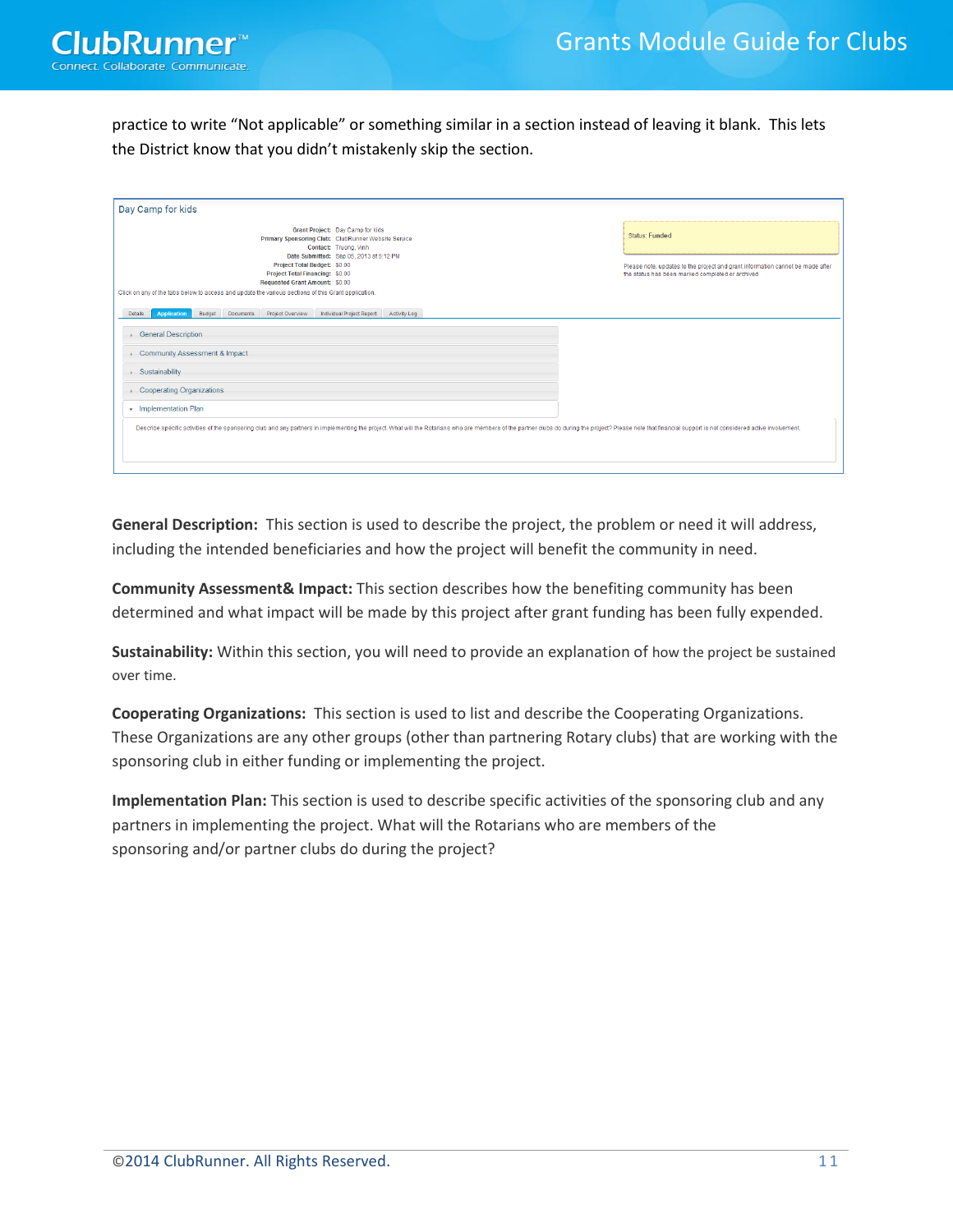**Budget:** This section indicates your project financing planning. Using **Expected Expenses**, you can supply both requested district funds in addition to other funding sources you have already obtained elsewhere. With the **Expected Income section**, you can supply all anticipated expenses you think you will need. If you are basing an expense on a proposal or estimate, please add the supporting document in the Documents tab so your District can view it.

| Helping the kids camp                                                                                                                                                                                                                                                                                                                                                               |                              |        |                                                                                                     |                                                                                |
|-------------------------------------------------------------------------------------------------------------------------------------------------------------------------------------------------------------------------------------------------------------------------------------------------------------------------------------------------------------------------------------|------------------------------|--------|-----------------------------------------------------------------------------------------------------|--------------------------------------------------------------------------------|
| Grant Project: Helping the kids camp<br>Primary Sponsoring Club: ClubRunner Website Service<br>Contact: Murrell, Ron<br>Date Submitted: Sep 05, 2013 at 4:57 PM<br>Project Total Budget: \$8,700.00<br>Project Total Financing: \$8,700.00<br>Requested Grant Amount: \$0.00<br>Click on any of the tabs below to access and update the various sections of this Grant application. |                              |        | Status: Under Review (Request opened for view.)<br>the status has been marked completed or archived | Please note, updates to the project and grant information cannot be made after |
|                                                                                                                                                                                                                                                                                                                                                                                     |                              |        |                                                                                                     |                                                                                |
| Individual Project Report<br><b>Details</b><br>Application<br><b>Budget</b><br><b>Documents</b><br>Project Overview                                                                                                                                                                                                                                                                 | Activity Log                 |        |                                                                                                     |                                                                                |
| <b>Expected Expenses</b><br>List all anticipated expenses for this project, including those that will be funded outside of the District grant portion.                                                                                                                                                                                                                              |                              |        |                                                                                                     |                                                                                |
|                                                                                                                                                                                                                                                                                                                                                                                     |                              |        |                                                                                                     |                                                                                |
| <b>Description</b><br>Supplier                                                                                                                                                                                                                                                                                                                                                      | <b>Local Amount Currency</b> | Tax    | Total                                                                                               | <b>Amount (USD)</b>                                                            |
| labour costs                                                                                                                                                                                                                                                                                                                                                                        | \$2,500.00 USD               | \$0.00 | \$2,500.00                                                                                          | \$2,500.00                                                                     |
| <b>Materials</b>                                                                                                                                                                                                                                                                                                                                                                    | \$6,200.00 USD               | \$0.00 | \$6,200.00                                                                                          | \$6,200.00                                                                     |
|                                                                                                                                                                                                                                                                                                                                                                                     |                              |        | Total:                                                                                              | \$8,700.00                                                                     |
| <b>Expected Income</b>                                                                                                                                                                                                                                                                                                                                                              |                              |        |                                                                                                     |                                                                                |
|                                                                                                                                                                                                                                                                                                                                                                                     |                              |        |                                                                                                     |                                                                                |
| List all anticipated income for this project, including funds that will be contributed by the club, other partners and the District grant portion.                                                                                                                                                                                                                                  |                              |        |                                                                                                     |                                                                                |
| <b>Description</b><br><b>Funding Source</b>                                                                                                                                                                                                                                                                                                                                         |                              |        | <b>Amount</b>                                                                                       | %                                                                              |
| Club/Other                                                                                                                                                                                                                                                                                                                                                                          |                              |        | \$8,700.00                                                                                          | 100.00 %                                                                       |

**Documents:** Within this section, you will be able to store any related files, images, or documents relating to the Grants you have submitted. Once you are satisfied with all the information that has been provided, you are able to submit the grant to the committee for review. Click on the "TBD" button in the Status box (supply screenshot). Your District Grant Committee will receive a notification.

If you wish, you can print a hardcopy of your application form, by going to the "Project Overview" tab in your grant project.

| <b>Culinary Arts</b>                                                                                                                                                            |                                                                                |                                  |                                  |                                                                                                                                                                                                  |
|---------------------------------------------------------------------------------------------------------------------------------------------------------------------------------|--------------------------------------------------------------------------------|----------------------------------|----------------------------------|--------------------------------------------------------------------------------------------------------------------------------------------------------------------------------------------------|
| Primary Sponsoring Club: Rotary Club of T<br>Contact: Poth, T.<br>Project Total Budget: \$8,000.00<br>Project Total Financing: \$8,000.00<br>Requested Grant Amount: \$2,000.00 | Grant Project: Culinary Arts Class.<br>Date Submitted: Oct 25, 2013 at 9:23 PM |                                  |                                  | <b>Status: Completed</b><br><b>Cancel Grant</b><br>Archive<br>Please note, updates to the project and grant information cannot be made<br>after the status has been marked completed or archived |
| Project Overview<br><b>Details</b><br>Application<br>Budget<br><b>Documents</b>                                                                                                 | Individual Project Report                                                      | Activity Log                     |                                  |                                                                                                                                                                                                  |
| <b>Project Documents</b><br>Upload all related documents and files including the Club President's signature and the beneficiary acceptence signature.<br>Search: Q<br>Go        |                                                                                |                                  |                                  | Download All                                                                                                                                                                                     |
| Documents and folders are sequenced alphabetically. Your access level does not allow to modify documents.                                                                       |                                                                                |                                  |                                  |                                                                                                                                                                                                  |
| Collapse All<br>4<br>Expand All                                                                                                                                                 |                                                                                |                                  |                                  |                                                                                                                                                                                                  |
| Name $\mathbf$                                                                                                                                                                  |                                                                                | Uploaded On $\blacktriangledown$ | Uploaded By $\blacktriangledown$ | <b>Actions</b>                                                                                                                                                                                   |
| <b>District Grant priect description</b>                                                                                                                                        |                                                                                | Oct 26, 2013                     |                                  |                                                                                                                                                                                                  |
| <b>District Grant Receipt</b>                                                                                                                                                   |                                                                                | Mar 24, 2014                     |                                  |                                                                                                                                                                                                  |
| Collapse All<br>Expand All                                                                                                                                                      |                                                                                |                                  |                                  |                                                                                                                                                                                                  |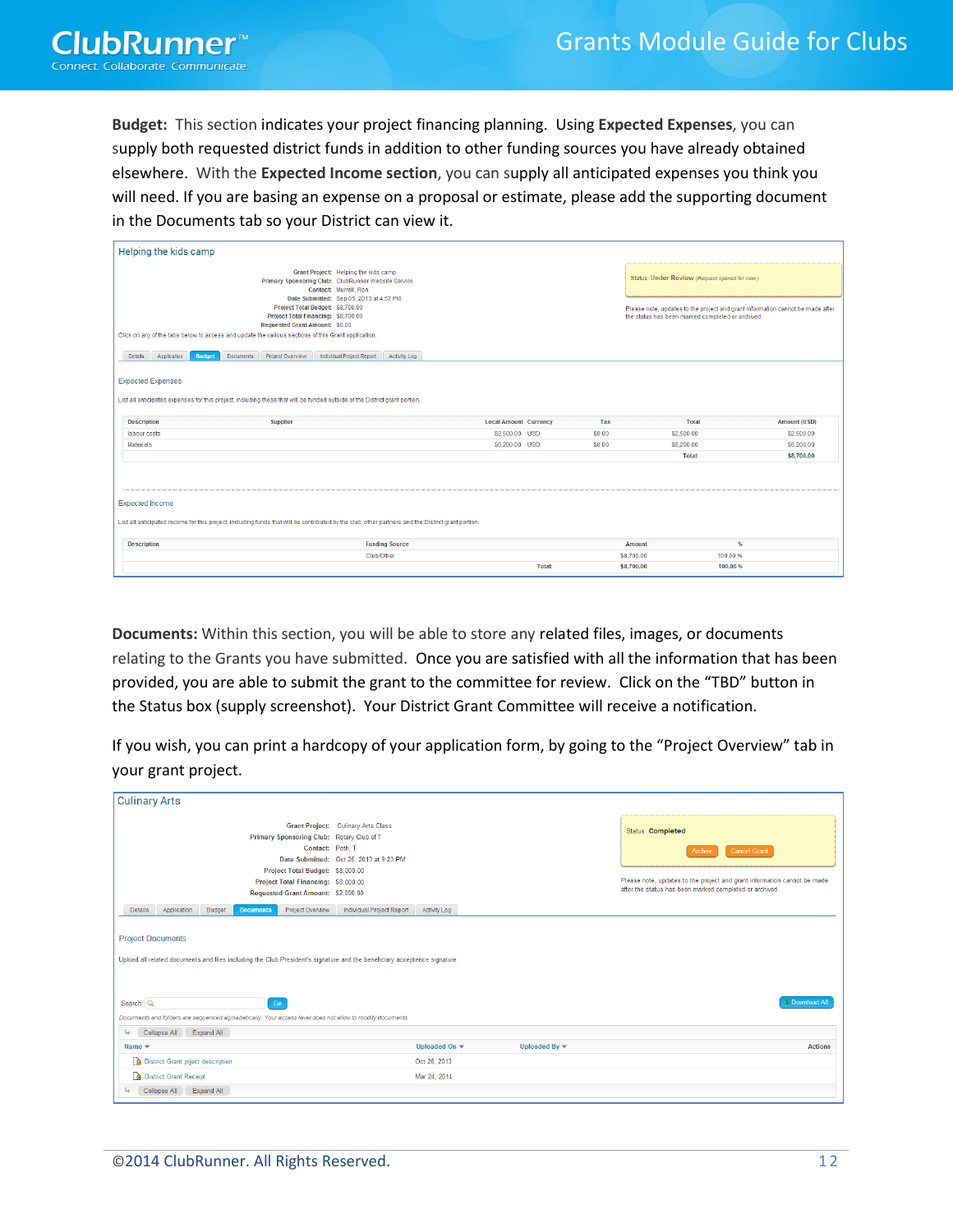# **Revisions to the Grant Application**

Sometimes your District committee may indicate additional information is required. If that is the case, you will receive an email notification to let you know.

Supply the additional information or corrections, and click the "TBD" button to submit your changes to the committee for their review

# **Approval and Completion**

Once the committee approves your application, you will get an email notification. You can proceed with the project activities right away, or wait until you receive the funds. Your District procedure on funding may differ, as some District send the funds after a project is complete. During the course of your project activities, keep track of all expenses and save receipts and documents.

## **Final Project Report**

Once all the information has been applied to the grants and the approval process has been completed. You are required to submit a final project report after your project is completed. Within the Individual Project Report, you will need to fill in the description of the activities that have taken place.

| Coats                                             |                                                                                                                                                                                                                                                                                                                                                                                                                                                    |                              |        |                                                                                                                                                                |                          |                                     |
|---------------------------------------------------|----------------------------------------------------------------------------------------------------------------------------------------------------------------------------------------------------------------------------------------------------------------------------------------------------------------------------------------------------------------------------------------------------------------------------------------------------|------------------------------|--------|----------------------------------------------------------------------------------------------------------------------------------------------------------------|--------------------------|-------------------------------------|
|                                                   | Grant Project: Coats<br>Primary Sponsoring Club: Rotary Club of Heights<br>Contact: M<br>Date Submitted: Aug 21, 2013 at 4:55 PM<br>Project Total Budget: \$2,000.00<br>Project Total Financing: \$2,000.00<br>Requested Grant Amount: \$1,000.00                                                                                                                                                                                                  |                              |        | <b>Status: Completed</b><br>Please note, updates to the project and grant information cannot be made after the status has been<br>marked completed or archived |                          |                                     |
| Details Application<br>Budget<br><b>Documents</b> | Activity Log<br>Project Overview<br>Individual Project Report                                                                                                                                                                                                                                                                                                                                                                                      |                              |        |                                                                                                                                                                |                          |                                     |
| <b>Project Description</b>                        |                                                                                                                                                                                                                                                                                                                                                                                                                                                    |                              |        |                                                                                                                                                                |                          | Submit<br>Print.                    |
|                                                   | $\textbf{X} \odot \textbf{B} \textbf{B} \textbf{B}   \textbf{A} \rightarrow \textbf{B} \textbf{B}   \textbf{B} \rightarrow \textbf{B} \textbf{B}   \textbf{B} \rightarrow \textbf{B} \textbf{B}   \textbf{B} \textbf{B}   \textbf{C} \textbf{B} \textbf{B}   \textbf{A} \textbf{B} \textbf{B}   \textbf{A} \textbf{B} \textbf{B}   \textbf{A} \textbf{B} \textbf{B}   \textbf{A} \textbf{B} \textbf{B}   \textbf{A} \textbf{B} \textbf{B}   \text$ |                              |        |                                                                                                                                                                |                          |                                     |
| Format - Fort                                     |                                                                                                                                                                                                                                                                                                                                                                                                                                                    |                              |        |                                                                                                                                                                |                          |                                     |
|                                                   |                                                                                                                                                                                                                                                                                                                                                                                                                                                    |                              |        |                                                                                                                                                                |                          | $\Delta$<br>$\equiv$                |
|                                                   |                                                                                                                                                                                                                                                                                                                                                                                                                                                    |                              |        |                                                                                                                                                                |                          | $\mathbf{v}$                        |
|                                                   |                                                                                                                                                                                                                                                                                                                                                                                                                                                    |                              |        |                                                                                                                                                                |                          |                                     |
| <b>Financial Report</b>                           |                                                                                                                                                                                                                                                                                                                                                                                                                                                    |                              |        |                                                                                                                                                                |                          | Update                              |
| Date                                              | <b>Description</b>                                                                                                                                                                                                                                                                                                                                                                                                                                 | <b>Funding Source</b>        |        | Amount                                                                                                                                                         | 96                       | @ Add Income Item<br><b>Actions</b> |
|                                                   |                                                                                                                                                                                                                                                                                                                                                                                                                                                    |                              | Total: | \$0.00                                                                                                                                                         | $\overline{\phantom{a}}$ |                                     |
|                                                   | All expense items. Please be specific and add lines as needed. Edit Help Text                                                                                                                                                                                                                                                                                                                                                                      |                              |        |                                                                                                                                                                |                          | @ Add Expense Item                  |
| <b>Description</b>                                | Supplier                                                                                                                                                                                                                                                                                                                                                                                                                                           | <b>Local Amount Currency</b> | Tax    | Total                                                                                                                                                          | Amount (USD)             | Actions                             |
|                                                   |                                                                                                                                                                                                                                                                                                                                                                                                                                                    |                              |        |                                                                                                                                                                |                          |                                     |